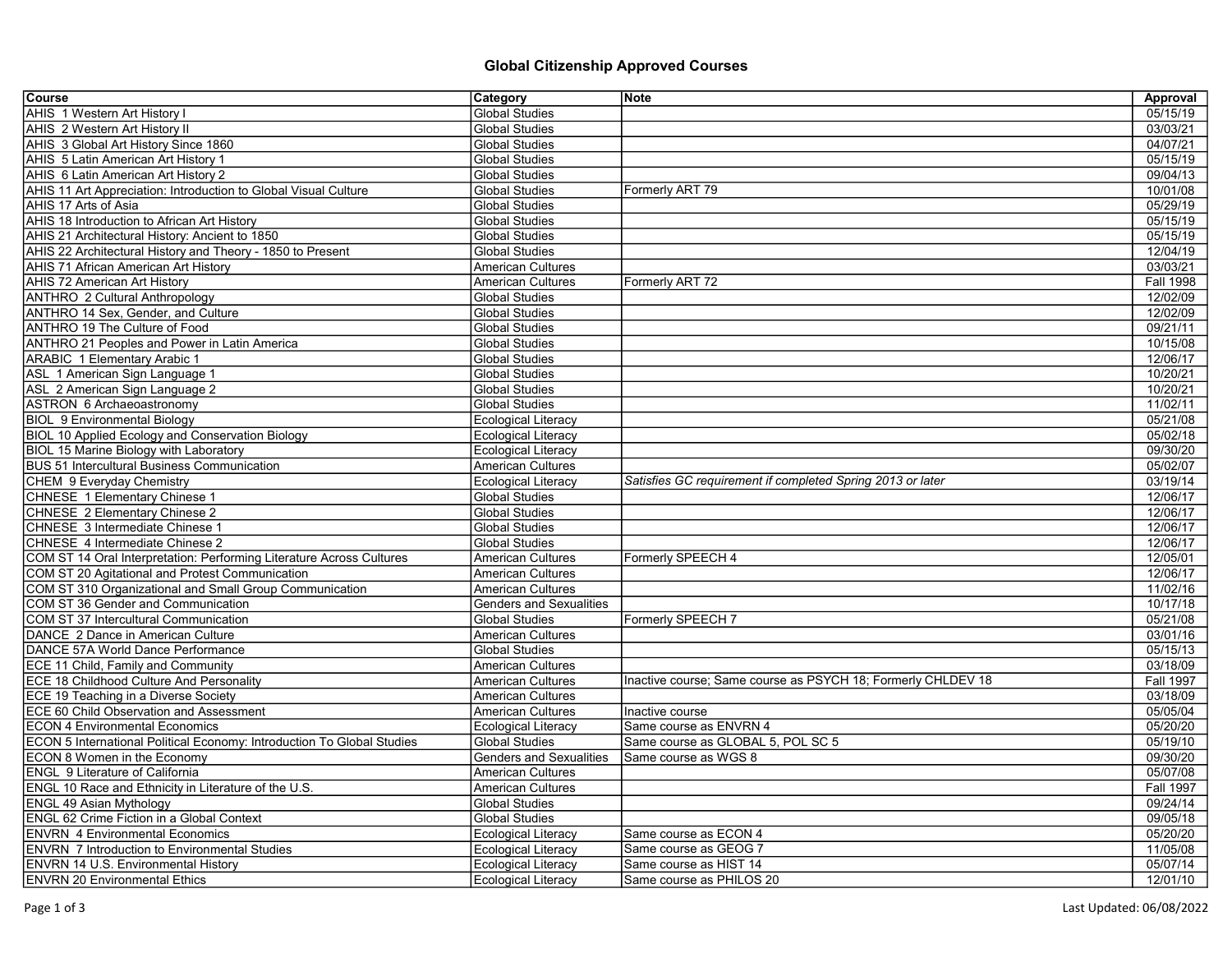| <b>Ecological Literacy</b><br>Same course as POL SC 22<br>12/02/09<br><b>ENVRN 22 Environmental Politics and Policies</b><br><b>ENVRN 32 Global Environmental History</b><br><b>Ecological Literacy</b><br>05/07/14<br>Same course as HIST 32<br>Same course as PSYCH 40; Satisfies GC requirement if completed Fall 2011 or later<br><b>ENVRN 40 Environmental Psychology</b><br><b>Ecological Literacy</b><br>03/02/11<br>FILM 7 American Cinema: Crossing Cultures<br>12/05/01<br><b>American Cultures</b><br>Formerly CINEMA 7<br><b>Global Studies</b><br>12/06/17<br><b>FRENCH 1 Elementary French I</b><br>FRENCH 2 Elementary French II<br>12/06/17<br><b>Global Studies</b><br>FRENCH 3 Intermediate French I<br>12/06/17<br><b>Global Studies</b><br>12/06/17<br>FRENCH 4 Intermediate French II<br><b>Global Studies</b><br><b>FRENCH 9 French Culture and Civilization</b><br>06/03/20<br><b>Global Studies</b><br><b>Ecological Literacy</b><br>Same course as ENVRN 7<br>11/05/08<br><b>GEOG 7 Introduction to Environmental Studies</b><br><b>Global Studies</b><br>Same course as GLOBAL 11<br>05/19/10<br>GEOG 11 World Geography: Introduction to Global Studies<br><b>GEOG 14 Geography of California</b><br><b>American Cultures</b><br>Spring 1998<br><b>GERMAN 1 Elementary German I</b><br><b>Global Studies</b><br>12/06/17<br><b>GERMAN 2 Elementary German II</b><br><b>Global Studies</b><br>12/06/17<br><b>GERMAN 3 Intermediate German I</b><br>12/06/17<br><b>Global Studies</b><br><b>GERMAN 4 Intermediate German II</b><br><b>Global Studies</b><br>12/06/17<br>05/21/14<br>GLOBAL 3 Global Media<br><b>Global Studies</b><br>Same course as MEDIA 3<br>GLOBAL 5 International Political Economy: Introduction To Global Studies<br>Same course as ECON 5, POL SC 5<br>05/19/10<br><b>Global Studies</b><br>GLOBAL 10 Global Issues<br><b>Global Studies</b><br>06/02/10<br>Same course as GEOG 11<br>05/19/10<br>GLOBAL 11 World Geography: Introduction to Global Studies<br><b>Global Studies</b><br><b>HEALTH 60 Multicultural Health and Healing Practices</b><br><b>American Cultures</b><br>Same course as NURSNG 60<br>03/18/09<br>HEBREW 1 Elementary Hebrew I<br><b>Global Studies</b><br>12/06/17<br><b>HEBREW 2 Elementary Hebrew II</b><br>12/06/17<br><b>Global Studies</b><br>HEBREW 3 Intermediate Hebrew 1<br>12/06/17<br><b>Global Studies</b><br>12/06/17<br><b>Global Studies</b><br>HEBREW 4 Intermediate Hebrew 2<br>05/18/16<br>HIST 6 History of Latin America 2<br><b>Global Studies</b><br><b>Fall 1997</b><br>HIST 10 Ethnicity and American Culture<br>American Cultures<br>HIST 14 U.S. Environmental History<br>05/07/14<br><b>Ecological Literacy</b><br>Same course as ENVRN 14<br>HIST 25 History of East Asia Since 1600<br>Satisfies GC requirement if completed Fall 2014 or later<br>05/07/14<br><b>Global Studies</b><br>Same course as ENVRN 32<br>05/07/14<br>HIST 32 Global Environmental History<br><b>Ecological Literacy</b><br>Satisfies GC requirement if completed Fall 2014 or later<br>HIST 34 World Civilizations II<br><b>Global Studies</b><br>05/07/14<br><b>Global Studies</b><br>Satisfies GC requirement if completed Fall 2014 or later<br>05/07/14<br>HIST 39 African History II<br>03/20/19<br>HUM 9A South Asia: Culture and Civilization<br><b>Global Studies</b><br><b>Global Studies</b><br>Formerly INTARC 71<br>04/29/20<br>IARC 56 Contemporary Spatial Design Studies<br>12/06/17<br>ITAL 1 Elementary Italian I<br><b>Global Studies</b><br><b>ITAL 2 Elementary Italian II</b><br><b>Global Studies</b><br>12/06/17<br>12/06/17<br>ITAL 3 Intermediate Italian I<br><b>Global Studies</b><br>ITAL 4 Intermediate Italian 2<br>12/06/17<br><b>Global Studies</b><br>12/06/17<br>JAPAN 1 Elementary Japanese I<br><b>Global Studies</b><br>12/06/17<br>JAPAN 2 Elementary Japanese II<br><b>Global Studies</b><br>JAPAN 3 Intermediate Japanese I<br>12/06/17<br><b>Global Studies</b><br>12/06/17<br>JAPAN 4 Intermediate Japanese II<br><b>Global Studies</b><br>JAPAN 9 Japan: Culture and Civilization<br>11/21/18<br><b>Global Studies</b><br>KOREAN 1 Elementary Korean I<br><b>Global Studies</b><br>12/06/17<br>KOREAN 2 Elementary Korean II<br><b>Global Studies</b><br>12/06/17<br>KOREAN 3 Intermediate Korean I<br><b>Global Studies</b><br>12/06/17<br>12/06/17<br>KOREAN 4 Intermediate Korean II<br><b>Global Studies</b><br><b>Global Studies</b><br>LING 1 Introduction to Linguistics<br>05/15/13<br>MEDIA 3 Global Media<br><b>Global Studies</b><br>Same course as GLOBAL 3<br>05/21/14<br>Formerly COMM 10<br>MEDIA 10 Media, Gender, and Race<br>American Cultures<br>$\sim$<br>MUSIC 29 A World of Music<br>Global Studies<br>03/20/19<br>MUSIC 33 Jazz in American Culture<br>American Cultures<br>06/01/05<br>MUSIC 36 History of Rock Music<br>American Cultures<br>09/02/09 | Course | <b>Category</b> | Note | Approval |
|-------------------------------------------------------------------------------------------------------------------------------------------------------------------------------------------------------------------------------------------------------------------------------------------------------------------------------------------------------------------------------------------------------------------------------------------------------------------------------------------------------------------------------------------------------------------------------------------------------------------------------------------------------------------------------------------------------------------------------------------------------------------------------------------------------------------------------------------------------------------------------------------------------------------------------------------------------------------------------------------------------------------------------------------------------------------------------------------------------------------------------------------------------------------------------------------------------------------------------------------------------------------------------------------------------------------------------------------------------------------------------------------------------------------------------------------------------------------------------------------------------------------------------------------------------------------------------------------------------------------------------------------------------------------------------------------------------------------------------------------------------------------------------------------------------------------------------------------------------------------------------------------------------------------------------------------------------------------------------------------------------------------------------------------------------------------------------------------------------------------------------------------------------------------------------------------------------------------------------------------------------------------------------------------------------------------------------------------------------------------------------------------------------------------------------------------------------------------------------------------------------------------------------------------------------------------------------------------------------------------------------------------------------------------------------------------------------------------------------------------------------------------------------------------------------------------------------------------------------------------------------------------------------------------------------------------------------------------------------------------------------------------------------------------------------------------------------------------------------------------------------------------------------------------------------------------------------------------------------------------------------------------------------------------------------------------------------------------------------------------------------------------------------------------------------------------------------------------------------------------------------------------------------------------------------------------------------------------------------------------------------------------------------------------------------------------------------------------------------------------------------------------------------------------------------------------------------------------------------------------------------------------------------------------------------------------------------------------------------------------------------------------------------------------------------------------------------------------------------------------------------------------------------------------------------------------------------------------------------------------------------------------------------------------------------------------------------------------------------------------------------------------------------------------------------------------------------------------------------------------------------------------------------------------------------------------------------------------------------------------------------------------------------------------------------------------------------------------------------------------------------------------------------------------------------------------------------------------------------------------------------------------------------------|--------|-----------------|------|----------|
|                                                                                                                                                                                                                                                                                                                                                                                                                                                                                                                                                                                                                                                                                                                                                                                                                                                                                                                                                                                                                                                                                                                                                                                                                                                                                                                                                                                                                                                                                                                                                                                                                                                                                                                                                                                                                                                                                                                                                                                                                                                                                                                                                                                                                                                                                                                                                                                                                                                                                                                                                                                                                                                                                                                                                                                                                                                                                                                                                                                                                                                                                                                                                                                                                                                                                                                                                                                                                                                                                                                                                                                                                                                                                                                                                                                                                                                                                                                                                                                                                                                                                                                                                                                                                                                                                                                                                                                                                                                                                                                                                                                                                                                                                                                                                                                                                                                                                                             |        |                 |      |          |
|                                                                                                                                                                                                                                                                                                                                                                                                                                                                                                                                                                                                                                                                                                                                                                                                                                                                                                                                                                                                                                                                                                                                                                                                                                                                                                                                                                                                                                                                                                                                                                                                                                                                                                                                                                                                                                                                                                                                                                                                                                                                                                                                                                                                                                                                                                                                                                                                                                                                                                                                                                                                                                                                                                                                                                                                                                                                                                                                                                                                                                                                                                                                                                                                                                                                                                                                                                                                                                                                                                                                                                                                                                                                                                                                                                                                                                                                                                                                                                                                                                                                                                                                                                                                                                                                                                                                                                                                                                                                                                                                                                                                                                                                                                                                                                                                                                                                                                             |        |                 |      |          |
|                                                                                                                                                                                                                                                                                                                                                                                                                                                                                                                                                                                                                                                                                                                                                                                                                                                                                                                                                                                                                                                                                                                                                                                                                                                                                                                                                                                                                                                                                                                                                                                                                                                                                                                                                                                                                                                                                                                                                                                                                                                                                                                                                                                                                                                                                                                                                                                                                                                                                                                                                                                                                                                                                                                                                                                                                                                                                                                                                                                                                                                                                                                                                                                                                                                                                                                                                                                                                                                                                                                                                                                                                                                                                                                                                                                                                                                                                                                                                                                                                                                                                                                                                                                                                                                                                                                                                                                                                                                                                                                                                                                                                                                                                                                                                                                                                                                                                                             |        |                 |      |          |
|                                                                                                                                                                                                                                                                                                                                                                                                                                                                                                                                                                                                                                                                                                                                                                                                                                                                                                                                                                                                                                                                                                                                                                                                                                                                                                                                                                                                                                                                                                                                                                                                                                                                                                                                                                                                                                                                                                                                                                                                                                                                                                                                                                                                                                                                                                                                                                                                                                                                                                                                                                                                                                                                                                                                                                                                                                                                                                                                                                                                                                                                                                                                                                                                                                                                                                                                                                                                                                                                                                                                                                                                                                                                                                                                                                                                                                                                                                                                                                                                                                                                                                                                                                                                                                                                                                                                                                                                                                                                                                                                                                                                                                                                                                                                                                                                                                                                                                             |        |                 |      |          |
|                                                                                                                                                                                                                                                                                                                                                                                                                                                                                                                                                                                                                                                                                                                                                                                                                                                                                                                                                                                                                                                                                                                                                                                                                                                                                                                                                                                                                                                                                                                                                                                                                                                                                                                                                                                                                                                                                                                                                                                                                                                                                                                                                                                                                                                                                                                                                                                                                                                                                                                                                                                                                                                                                                                                                                                                                                                                                                                                                                                                                                                                                                                                                                                                                                                                                                                                                                                                                                                                                                                                                                                                                                                                                                                                                                                                                                                                                                                                                                                                                                                                                                                                                                                                                                                                                                                                                                                                                                                                                                                                                                                                                                                                                                                                                                                                                                                                                                             |        |                 |      |          |
|                                                                                                                                                                                                                                                                                                                                                                                                                                                                                                                                                                                                                                                                                                                                                                                                                                                                                                                                                                                                                                                                                                                                                                                                                                                                                                                                                                                                                                                                                                                                                                                                                                                                                                                                                                                                                                                                                                                                                                                                                                                                                                                                                                                                                                                                                                                                                                                                                                                                                                                                                                                                                                                                                                                                                                                                                                                                                                                                                                                                                                                                                                                                                                                                                                                                                                                                                                                                                                                                                                                                                                                                                                                                                                                                                                                                                                                                                                                                                                                                                                                                                                                                                                                                                                                                                                                                                                                                                                                                                                                                                                                                                                                                                                                                                                                                                                                                                                             |        |                 |      |          |
|                                                                                                                                                                                                                                                                                                                                                                                                                                                                                                                                                                                                                                                                                                                                                                                                                                                                                                                                                                                                                                                                                                                                                                                                                                                                                                                                                                                                                                                                                                                                                                                                                                                                                                                                                                                                                                                                                                                                                                                                                                                                                                                                                                                                                                                                                                                                                                                                                                                                                                                                                                                                                                                                                                                                                                                                                                                                                                                                                                                                                                                                                                                                                                                                                                                                                                                                                                                                                                                                                                                                                                                                                                                                                                                                                                                                                                                                                                                                                                                                                                                                                                                                                                                                                                                                                                                                                                                                                                                                                                                                                                                                                                                                                                                                                                                                                                                                                                             |        |                 |      |          |
|                                                                                                                                                                                                                                                                                                                                                                                                                                                                                                                                                                                                                                                                                                                                                                                                                                                                                                                                                                                                                                                                                                                                                                                                                                                                                                                                                                                                                                                                                                                                                                                                                                                                                                                                                                                                                                                                                                                                                                                                                                                                                                                                                                                                                                                                                                                                                                                                                                                                                                                                                                                                                                                                                                                                                                                                                                                                                                                                                                                                                                                                                                                                                                                                                                                                                                                                                                                                                                                                                                                                                                                                                                                                                                                                                                                                                                                                                                                                                                                                                                                                                                                                                                                                                                                                                                                                                                                                                                                                                                                                                                                                                                                                                                                                                                                                                                                                                                             |        |                 |      |          |
|                                                                                                                                                                                                                                                                                                                                                                                                                                                                                                                                                                                                                                                                                                                                                                                                                                                                                                                                                                                                                                                                                                                                                                                                                                                                                                                                                                                                                                                                                                                                                                                                                                                                                                                                                                                                                                                                                                                                                                                                                                                                                                                                                                                                                                                                                                                                                                                                                                                                                                                                                                                                                                                                                                                                                                                                                                                                                                                                                                                                                                                                                                                                                                                                                                                                                                                                                                                                                                                                                                                                                                                                                                                                                                                                                                                                                                                                                                                                                                                                                                                                                                                                                                                                                                                                                                                                                                                                                                                                                                                                                                                                                                                                                                                                                                                                                                                                                                             |        |                 |      |          |
|                                                                                                                                                                                                                                                                                                                                                                                                                                                                                                                                                                                                                                                                                                                                                                                                                                                                                                                                                                                                                                                                                                                                                                                                                                                                                                                                                                                                                                                                                                                                                                                                                                                                                                                                                                                                                                                                                                                                                                                                                                                                                                                                                                                                                                                                                                                                                                                                                                                                                                                                                                                                                                                                                                                                                                                                                                                                                                                                                                                                                                                                                                                                                                                                                                                                                                                                                                                                                                                                                                                                                                                                                                                                                                                                                                                                                                                                                                                                                                                                                                                                                                                                                                                                                                                                                                                                                                                                                                                                                                                                                                                                                                                                                                                                                                                                                                                                                                             |        |                 |      |          |
|                                                                                                                                                                                                                                                                                                                                                                                                                                                                                                                                                                                                                                                                                                                                                                                                                                                                                                                                                                                                                                                                                                                                                                                                                                                                                                                                                                                                                                                                                                                                                                                                                                                                                                                                                                                                                                                                                                                                                                                                                                                                                                                                                                                                                                                                                                                                                                                                                                                                                                                                                                                                                                                                                                                                                                                                                                                                                                                                                                                                                                                                                                                                                                                                                                                                                                                                                                                                                                                                                                                                                                                                                                                                                                                                                                                                                                                                                                                                                                                                                                                                                                                                                                                                                                                                                                                                                                                                                                                                                                                                                                                                                                                                                                                                                                                                                                                                                                             |        |                 |      |          |
|                                                                                                                                                                                                                                                                                                                                                                                                                                                                                                                                                                                                                                                                                                                                                                                                                                                                                                                                                                                                                                                                                                                                                                                                                                                                                                                                                                                                                                                                                                                                                                                                                                                                                                                                                                                                                                                                                                                                                                                                                                                                                                                                                                                                                                                                                                                                                                                                                                                                                                                                                                                                                                                                                                                                                                                                                                                                                                                                                                                                                                                                                                                                                                                                                                                                                                                                                                                                                                                                                                                                                                                                                                                                                                                                                                                                                                                                                                                                                                                                                                                                                                                                                                                                                                                                                                                                                                                                                                                                                                                                                                                                                                                                                                                                                                                                                                                                                                             |        |                 |      |          |
|                                                                                                                                                                                                                                                                                                                                                                                                                                                                                                                                                                                                                                                                                                                                                                                                                                                                                                                                                                                                                                                                                                                                                                                                                                                                                                                                                                                                                                                                                                                                                                                                                                                                                                                                                                                                                                                                                                                                                                                                                                                                                                                                                                                                                                                                                                                                                                                                                                                                                                                                                                                                                                                                                                                                                                                                                                                                                                                                                                                                                                                                                                                                                                                                                                                                                                                                                                                                                                                                                                                                                                                                                                                                                                                                                                                                                                                                                                                                                                                                                                                                                                                                                                                                                                                                                                                                                                                                                                                                                                                                                                                                                                                                                                                                                                                                                                                                                                             |        |                 |      |          |
|                                                                                                                                                                                                                                                                                                                                                                                                                                                                                                                                                                                                                                                                                                                                                                                                                                                                                                                                                                                                                                                                                                                                                                                                                                                                                                                                                                                                                                                                                                                                                                                                                                                                                                                                                                                                                                                                                                                                                                                                                                                                                                                                                                                                                                                                                                                                                                                                                                                                                                                                                                                                                                                                                                                                                                                                                                                                                                                                                                                                                                                                                                                                                                                                                                                                                                                                                                                                                                                                                                                                                                                                                                                                                                                                                                                                                                                                                                                                                                                                                                                                                                                                                                                                                                                                                                                                                                                                                                                                                                                                                                                                                                                                                                                                                                                                                                                                                                             |        |                 |      |          |
|                                                                                                                                                                                                                                                                                                                                                                                                                                                                                                                                                                                                                                                                                                                                                                                                                                                                                                                                                                                                                                                                                                                                                                                                                                                                                                                                                                                                                                                                                                                                                                                                                                                                                                                                                                                                                                                                                                                                                                                                                                                                                                                                                                                                                                                                                                                                                                                                                                                                                                                                                                                                                                                                                                                                                                                                                                                                                                                                                                                                                                                                                                                                                                                                                                                                                                                                                                                                                                                                                                                                                                                                                                                                                                                                                                                                                                                                                                                                                                                                                                                                                                                                                                                                                                                                                                                                                                                                                                                                                                                                                                                                                                                                                                                                                                                                                                                                                                             |        |                 |      |          |
|                                                                                                                                                                                                                                                                                                                                                                                                                                                                                                                                                                                                                                                                                                                                                                                                                                                                                                                                                                                                                                                                                                                                                                                                                                                                                                                                                                                                                                                                                                                                                                                                                                                                                                                                                                                                                                                                                                                                                                                                                                                                                                                                                                                                                                                                                                                                                                                                                                                                                                                                                                                                                                                                                                                                                                                                                                                                                                                                                                                                                                                                                                                                                                                                                                                                                                                                                                                                                                                                                                                                                                                                                                                                                                                                                                                                                                                                                                                                                                                                                                                                                                                                                                                                                                                                                                                                                                                                                                                                                                                                                                                                                                                                                                                                                                                                                                                                                                             |        |                 |      |          |
|                                                                                                                                                                                                                                                                                                                                                                                                                                                                                                                                                                                                                                                                                                                                                                                                                                                                                                                                                                                                                                                                                                                                                                                                                                                                                                                                                                                                                                                                                                                                                                                                                                                                                                                                                                                                                                                                                                                                                                                                                                                                                                                                                                                                                                                                                                                                                                                                                                                                                                                                                                                                                                                                                                                                                                                                                                                                                                                                                                                                                                                                                                                                                                                                                                                                                                                                                                                                                                                                                                                                                                                                                                                                                                                                                                                                                                                                                                                                                                                                                                                                                                                                                                                                                                                                                                                                                                                                                                                                                                                                                                                                                                                                                                                                                                                                                                                                                                             |        |                 |      |          |
|                                                                                                                                                                                                                                                                                                                                                                                                                                                                                                                                                                                                                                                                                                                                                                                                                                                                                                                                                                                                                                                                                                                                                                                                                                                                                                                                                                                                                                                                                                                                                                                                                                                                                                                                                                                                                                                                                                                                                                                                                                                                                                                                                                                                                                                                                                                                                                                                                                                                                                                                                                                                                                                                                                                                                                                                                                                                                                                                                                                                                                                                                                                                                                                                                                                                                                                                                                                                                                                                                                                                                                                                                                                                                                                                                                                                                                                                                                                                                                                                                                                                                                                                                                                                                                                                                                                                                                                                                                                                                                                                                                                                                                                                                                                                                                                                                                                                                                             |        |                 |      |          |
|                                                                                                                                                                                                                                                                                                                                                                                                                                                                                                                                                                                                                                                                                                                                                                                                                                                                                                                                                                                                                                                                                                                                                                                                                                                                                                                                                                                                                                                                                                                                                                                                                                                                                                                                                                                                                                                                                                                                                                                                                                                                                                                                                                                                                                                                                                                                                                                                                                                                                                                                                                                                                                                                                                                                                                                                                                                                                                                                                                                                                                                                                                                                                                                                                                                                                                                                                                                                                                                                                                                                                                                                                                                                                                                                                                                                                                                                                                                                                                                                                                                                                                                                                                                                                                                                                                                                                                                                                                                                                                                                                                                                                                                                                                                                                                                                                                                                                                             |        |                 |      |          |
|                                                                                                                                                                                                                                                                                                                                                                                                                                                                                                                                                                                                                                                                                                                                                                                                                                                                                                                                                                                                                                                                                                                                                                                                                                                                                                                                                                                                                                                                                                                                                                                                                                                                                                                                                                                                                                                                                                                                                                                                                                                                                                                                                                                                                                                                                                                                                                                                                                                                                                                                                                                                                                                                                                                                                                                                                                                                                                                                                                                                                                                                                                                                                                                                                                                                                                                                                                                                                                                                                                                                                                                                                                                                                                                                                                                                                                                                                                                                                                                                                                                                                                                                                                                                                                                                                                                                                                                                                                                                                                                                                                                                                                                                                                                                                                                                                                                                                                             |        |                 |      |          |
|                                                                                                                                                                                                                                                                                                                                                                                                                                                                                                                                                                                                                                                                                                                                                                                                                                                                                                                                                                                                                                                                                                                                                                                                                                                                                                                                                                                                                                                                                                                                                                                                                                                                                                                                                                                                                                                                                                                                                                                                                                                                                                                                                                                                                                                                                                                                                                                                                                                                                                                                                                                                                                                                                                                                                                                                                                                                                                                                                                                                                                                                                                                                                                                                                                                                                                                                                                                                                                                                                                                                                                                                                                                                                                                                                                                                                                                                                                                                                                                                                                                                                                                                                                                                                                                                                                                                                                                                                                                                                                                                                                                                                                                                                                                                                                                                                                                                                                             |        |                 |      |          |
|                                                                                                                                                                                                                                                                                                                                                                                                                                                                                                                                                                                                                                                                                                                                                                                                                                                                                                                                                                                                                                                                                                                                                                                                                                                                                                                                                                                                                                                                                                                                                                                                                                                                                                                                                                                                                                                                                                                                                                                                                                                                                                                                                                                                                                                                                                                                                                                                                                                                                                                                                                                                                                                                                                                                                                                                                                                                                                                                                                                                                                                                                                                                                                                                                                                                                                                                                                                                                                                                                                                                                                                                                                                                                                                                                                                                                                                                                                                                                                                                                                                                                                                                                                                                                                                                                                                                                                                                                                                                                                                                                                                                                                                                                                                                                                                                                                                                                                             |        |                 |      |          |
|                                                                                                                                                                                                                                                                                                                                                                                                                                                                                                                                                                                                                                                                                                                                                                                                                                                                                                                                                                                                                                                                                                                                                                                                                                                                                                                                                                                                                                                                                                                                                                                                                                                                                                                                                                                                                                                                                                                                                                                                                                                                                                                                                                                                                                                                                                                                                                                                                                                                                                                                                                                                                                                                                                                                                                                                                                                                                                                                                                                                                                                                                                                                                                                                                                                                                                                                                                                                                                                                                                                                                                                                                                                                                                                                                                                                                                                                                                                                                                                                                                                                                                                                                                                                                                                                                                                                                                                                                                                                                                                                                                                                                                                                                                                                                                                                                                                                                                             |        |                 |      |          |
|                                                                                                                                                                                                                                                                                                                                                                                                                                                                                                                                                                                                                                                                                                                                                                                                                                                                                                                                                                                                                                                                                                                                                                                                                                                                                                                                                                                                                                                                                                                                                                                                                                                                                                                                                                                                                                                                                                                                                                                                                                                                                                                                                                                                                                                                                                                                                                                                                                                                                                                                                                                                                                                                                                                                                                                                                                                                                                                                                                                                                                                                                                                                                                                                                                                                                                                                                                                                                                                                                                                                                                                                                                                                                                                                                                                                                                                                                                                                                                                                                                                                                                                                                                                                                                                                                                                                                                                                                                                                                                                                                                                                                                                                                                                                                                                                                                                                                                             |        |                 |      |          |
|                                                                                                                                                                                                                                                                                                                                                                                                                                                                                                                                                                                                                                                                                                                                                                                                                                                                                                                                                                                                                                                                                                                                                                                                                                                                                                                                                                                                                                                                                                                                                                                                                                                                                                                                                                                                                                                                                                                                                                                                                                                                                                                                                                                                                                                                                                                                                                                                                                                                                                                                                                                                                                                                                                                                                                                                                                                                                                                                                                                                                                                                                                                                                                                                                                                                                                                                                                                                                                                                                                                                                                                                                                                                                                                                                                                                                                                                                                                                                                                                                                                                                                                                                                                                                                                                                                                                                                                                                                                                                                                                                                                                                                                                                                                                                                                                                                                                                                             |        |                 |      |          |
|                                                                                                                                                                                                                                                                                                                                                                                                                                                                                                                                                                                                                                                                                                                                                                                                                                                                                                                                                                                                                                                                                                                                                                                                                                                                                                                                                                                                                                                                                                                                                                                                                                                                                                                                                                                                                                                                                                                                                                                                                                                                                                                                                                                                                                                                                                                                                                                                                                                                                                                                                                                                                                                                                                                                                                                                                                                                                                                                                                                                                                                                                                                                                                                                                                                                                                                                                                                                                                                                                                                                                                                                                                                                                                                                                                                                                                                                                                                                                                                                                                                                                                                                                                                                                                                                                                                                                                                                                                                                                                                                                                                                                                                                                                                                                                                                                                                                                                             |        |                 |      |          |
|                                                                                                                                                                                                                                                                                                                                                                                                                                                                                                                                                                                                                                                                                                                                                                                                                                                                                                                                                                                                                                                                                                                                                                                                                                                                                                                                                                                                                                                                                                                                                                                                                                                                                                                                                                                                                                                                                                                                                                                                                                                                                                                                                                                                                                                                                                                                                                                                                                                                                                                                                                                                                                                                                                                                                                                                                                                                                                                                                                                                                                                                                                                                                                                                                                                                                                                                                                                                                                                                                                                                                                                                                                                                                                                                                                                                                                                                                                                                                                                                                                                                                                                                                                                                                                                                                                                                                                                                                                                                                                                                                                                                                                                                                                                                                                                                                                                                                                             |        |                 |      |          |
|                                                                                                                                                                                                                                                                                                                                                                                                                                                                                                                                                                                                                                                                                                                                                                                                                                                                                                                                                                                                                                                                                                                                                                                                                                                                                                                                                                                                                                                                                                                                                                                                                                                                                                                                                                                                                                                                                                                                                                                                                                                                                                                                                                                                                                                                                                                                                                                                                                                                                                                                                                                                                                                                                                                                                                                                                                                                                                                                                                                                                                                                                                                                                                                                                                                                                                                                                                                                                                                                                                                                                                                                                                                                                                                                                                                                                                                                                                                                                                                                                                                                                                                                                                                                                                                                                                                                                                                                                                                                                                                                                                                                                                                                                                                                                                                                                                                                                                             |        |                 |      |          |
|                                                                                                                                                                                                                                                                                                                                                                                                                                                                                                                                                                                                                                                                                                                                                                                                                                                                                                                                                                                                                                                                                                                                                                                                                                                                                                                                                                                                                                                                                                                                                                                                                                                                                                                                                                                                                                                                                                                                                                                                                                                                                                                                                                                                                                                                                                                                                                                                                                                                                                                                                                                                                                                                                                                                                                                                                                                                                                                                                                                                                                                                                                                                                                                                                                                                                                                                                                                                                                                                                                                                                                                                                                                                                                                                                                                                                                                                                                                                                                                                                                                                                                                                                                                                                                                                                                                                                                                                                                                                                                                                                                                                                                                                                                                                                                                                                                                                                                             |        |                 |      |          |
|                                                                                                                                                                                                                                                                                                                                                                                                                                                                                                                                                                                                                                                                                                                                                                                                                                                                                                                                                                                                                                                                                                                                                                                                                                                                                                                                                                                                                                                                                                                                                                                                                                                                                                                                                                                                                                                                                                                                                                                                                                                                                                                                                                                                                                                                                                                                                                                                                                                                                                                                                                                                                                                                                                                                                                                                                                                                                                                                                                                                                                                                                                                                                                                                                                                                                                                                                                                                                                                                                                                                                                                                                                                                                                                                                                                                                                                                                                                                                                                                                                                                                                                                                                                                                                                                                                                                                                                                                                                                                                                                                                                                                                                                                                                                                                                                                                                                                                             |        |                 |      |          |
|                                                                                                                                                                                                                                                                                                                                                                                                                                                                                                                                                                                                                                                                                                                                                                                                                                                                                                                                                                                                                                                                                                                                                                                                                                                                                                                                                                                                                                                                                                                                                                                                                                                                                                                                                                                                                                                                                                                                                                                                                                                                                                                                                                                                                                                                                                                                                                                                                                                                                                                                                                                                                                                                                                                                                                                                                                                                                                                                                                                                                                                                                                                                                                                                                                                                                                                                                                                                                                                                                                                                                                                                                                                                                                                                                                                                                                                                                                                                                                                                                                                                                                                                                                                                                                                                                                                                                                                                                                                                                                                                                                                                                                                                                                                                                                                                                                                                                                             |        |                 |      |          |
|                                                                                                                                                                                                                                                                                                                                                                                                                                                                                                                                                                                                                                                                                                                                                                                                                                                                                                                                                                                                                                                                                                                                                                                                                                                                                                                                                                                                                                                                                                                                                                                                                                                                                                                                                                                                                                                                                                                                                                                                                                                                                                                                                                                                                                                                                                                                                                                                                                                                                                                                                                                                                                                                                                                                                                                                                                                                                                                                                                                                                                                                                                                                                                                                                                                                                                                                                                                                                                                                                                                                                                                                                                                                                                                                                                                                                                                                                                                                                                                                                                                                                                                                                                                                                                                                                                                                                                                                                                                                                                                                                                                                                                                                                                                                                                                                                                                                                                             |        |                 |      |          |
|                                                                                                                                                                                                                                                                                                                                                                                                                                                                                                                                                                                                                                                                                                                                                                                                                                                                                                                                                                                                                                                                                                                                                                                                                                                                                                                                                                                                                                                                                                                                                                                                                                                                                                                                                                                                                                                                                                                                                                                                                                                                                                                                                                                                                                                                                                                                                                                                                                                                                                                                                                                                                                                                                                                                                                                                                                                                                                                                                                                                                                                                                                                                                                                                                                                                                                                                                                                                                                                                                                                                                                                                                                                                                                                                                                                                                                                                                                                                                                                                                                                                                                                                                                                                                                                                                                                                                                                                                                                                                                                                                                                                                                                                                                                                                                                                                                                                                                             |        |                 |      |          |
|                                                                                                                                                                                                                                                                                                                                                                                                                                                                                                                                                                                                                                                                                                                                                                                                                                                                                                                                                                                                                                                                                                                                                                                                                                                                                                                                                                                                                                                                                                                                                                                                                                                                                                                                                                                                                                                                                                                                                                                                                                                                                                                                                                                                                                                                                                                                                                                                                                                                                                                                                                                                                                                                                                                                                                                                                                                                                                                                                                                                                                                                                                                                                                                                                                                                                                                                                                                                                                                                                                                                                                                                                                                                                                                                                                                                                                                                                                                                                                                                                                                                                                                                                                                                                                                                                                                                                                                                                                                                                                                                                                                                                                                                                                                                                                                                                                                                                                             |        |                 |      |          |
|                                                                                                                                                                                                                                                                                                                                                                                                                                                                                                                                                                                                                                                                                                                                                                                                                                                                                                                                                                                                                                                                                                                                                                                                                                                                                                                                                                                                                                                                                                                                                                                                                                                                                                                                                                                                                                                                                                                                                                                                                                                                                                                                                                                                                                                                                                                                                                                                                                                                                                                                                                                                                                                                                                                                                                                                                                                                                                                                                                                                                                                                                                                                                                                                                                                                                                                                                                                                                                                                                                                                                                                                                                                                                                                                                                                                                                                                                                                                                                                                                                                                                                                                                                                                                                                                                                                                                                                                                                                                                                                                                                                                                                                                                                                                                                                                                                                                                                             |        |                 |      |          |
|                                                                                                                                                                                                                                                                                                                                                                                                                                                                                                                                                                                                                                                                                                                                                                                                                                                                                                                                                                                                                                                                                                                                                                                                                                                                                                                                                                                                                                                                                                                                                                                                                                                                                                                                                                                                                                                                                                                                                                                                                                                                                                                                                                                                                                                                                                                                                                                                                                                                                                                                                                                                                                                                                                                                                                                                                                                                                                                                                                                                                                                                                                                                                                                                                                                                                                                                                                                                                                                                                                                                                                                                                                                                                                                                                                                                                                                                                                                                                                                                                                                                                                                                                                                                                                                                                                                                                                                                                                                                                                                                                                                                                                                                                                                                                                                                                                                                                                             |        |                 |      |          |
|                                                                                                                                                                                                                                                                                                                                                                                                                                                                                                                                                                                                                                                                                                                                                                                                                                                                                                                                                                                                                                                                                                                                                                                                                                                                                                                                                                                                                                                                                                                                                                                                                                                                                                                                                                                                                                                                                                                                                                                                                                                                                                                                                                                                                                                                                                                                                                                                                                                                                                                                                                                                                                                                                                                                                                                                                                                                                                                                                                                                                                                                                                                                                                                                                                                                                                                                                                                                                                                                                                                                                                                                                                                                                                                                                                                                                                                                                                                                                                                                                                                                                                                                                                                                                                                                                                                                                                                                                                                                                                                                                                                                                                                                                                                                                                                                                                                                                                             |        |                 |      |          |
|                                                                                                                                                                                                                                                                                                                                                                                                                                                                                                                                                                                                                                                                                                                                                                                                                                                                                                                                                                                                                                                                                                                                                                                                                                                                                                                                                                                                                                                                                                                                                                                                                                                                                                                                                                                                                                                                                                                                                                                                                                                                                                                                                                                                                                                                                                                                                                                                                                                                                                                                                                                                                                                                                                                                                                                                                                                                                                                                                                                                                                                                                                                                                                                                                                                                                                                                                                                                                                                                                                                                                                                                                                                                                                                                                                                                                                                                                                                                                                                                                                                                                                                                                                                                                                                                                                                                                                                                                                                                                                                                                                                                                                                                                                                                                                                                                                                                                                             |        |                 |      |          |
|                                                                                                                                                                                                                                                                                                                                                                                                                                                                                                                                                                                                                                                                                                                                                                                                                                                                                                                                                                                                                                                                                                                                                                                                                                                                                                                                                                                                                                                                                                                                                                                                                                                                                                                                                                                                                                                                                                                                                                                                                                                                                                                                                                                                                                                                                                                                                                                                                                                                                                                                                                                                                                                                                                                                                                                                                                                                                                                                                                                                                                                                                                                                                                                                                                                                                                                                                                                                                                                                                                                                                                                                                                                                                                                                                                                                                                                                                                                                                                                                                                                                                                                                                                                                                                                                                                                                                                                                                                                                                                                                                                                                                                                                                                                                                                                                                                                                                                             |        |                 |      |          |
|                                                                                                                                                                                                                                                                                                                                                                                                                                                                                                                                                                                                                                                                                                                                                                                                                                                                                                                                                                                                                                                                                                                                                                                                                                                                                                                                                                                                                                                                                                                                                                                                                                                                                                                                                                                                                                                                                                                                                                                                                                                                                                                                                                                                                                                                                                                                                                                                                                                                                                                                                                                                                                                                                                                                                                                                                                                                                                                                                                                                                                                                                                                                                                                                                                                                                                                                                                                                                                                                                                                                                                                                                                                                                                                                                                                                                                                                                                                                                                                                                                                                                                                                                                                                                                                                                                                                                                                                                                                                                                                                                                                                                                                                                                                                                                                                                                                                                                             |        |                 |      |          |
|                                                                                                                                                                                                                                                                                                                                                                                                                                                                                                                                                                                                                                                                                                                                                                                                                                                                                                                                                                                                                                                                                                                                                                                                                                                                                                                                                                                                                                                                                                                                                                                                                                                                                                                                                                                                                                                                                                                                                                                                                                                                                                                                                                                                                                                                                                                                                                                                                                                                                                                                                                                                                                                                                                                                                                                                                                                                                                                                                                                                                                                                                                                                                                                                                                                                                                                                                                                                                                                                                                                                                                                                                                                                                                                                                                                                                                                                                                                                                                                                                                                                                                                                                                                                                                                                                                                                                                                                                                                                                                                                                                                                                                                                                                                                                                                                                                                                                                             |        |                 |      |          |
|                                                                                                                                                                                                                                                                                                                                                                                                                                                                                                                                                                                                                                                                                                                                                                                                                                                                                                                                                                                                                                                                                                                                                                                                                                                                                                                                                                                                                                                                                                                                                                                                                                                                                                                                                                                                                                                                                                                                                                                                                                                                                                                                                                                                                                                                                                                                                                                                                                                                                                                                                                                                                                                                                                                                                                                                                                                                                                                                                                                                                                                                                                                                                                                                                                                                                                                                                                                                                                                                                                                                                                                                                                                                                                                                                                                                                                                                                                                                                                                                                                                                                                                                                                                                                                                                                                                                                                                                                                                                                                                                                                                                                                                                                                                                                                                                                                                                                                             |        |                 |      |          |
|                                                                                                                                                                                                                                                                                                                                                                                                                                                                                                                                                                                                                                                                                                                                                                                                                                                                                                                                                                                                                                                                                                                                                                                                                                                                                                                                                                                                                                                                                                                                                                                                                                                                                                                                                                                                                                                                                                                                                                                                                                                                                                                                                                                                                                                                                                                                                                                                                                                                                                                                                                                                                                                                                                                                                                                                                                                                                                                                                                                                                                                                                                                                                                                                                                                                                                                                                                                                                                                                                                                                                                                                                                                                                                                                                                                                                                                                                                                                                                                                                                                                                                                                                                                                                                                                                                                                                                                                                                                                                                                                                                                                                                                                                                                                                                                                                                                                                                             |        |                 |      |          |
|                                                                                                                                                                                                                                                                                                                                                                                                                                                                                                                                                                                                                                                                                                                                                                                                                                                                                                                                                                                                                                                                                                                                                                                                                                                                                                                                                                                                                                                                                                                                                                                                                                                                                                                                                                                                                                                                                                                                                                                                                                                                                                                                                                                                                                                                                                                                                                                                                                                                                                                                                                                                                                                                                                                                                                                                                                                                                                                                                                                                                                                                                                                                                                                                                                                                                                                                                                                                                                                                                                                                                                                                                                                                                                                                                                                                                                                                                                                                                                                                                                                                                                                                                                                                                                                                                                                                                                                                                                                                                                                                                                                                                                                                                                                                                                                                                                                                                                             |        |                 |      |          |
|                                                                                                                                                                                                                                                                                                                                                                                                                                                                                                                                                                                                                                                                                                                                                                                                                                                                                                                                                                                                                                                                                                                                                                                                                                                                                                                                                                                                                                                                                                                                                                                                                                                                                                                                                                                                                                                                                                                                                                                                                                                                                                                                                                                                                                                                                                                                                                                                                                                                                                                                                                                                                                                                                                                                                                                                                                                                                                                                                                                                                                                                                                                                                                                                                                                                                                                                                                                                                                                                                                                                                                                                                                                                                                                                                                                                                                                                                                                                                                                                                                                                                                                                                                                                                                                                                                                                                                                                                                                                                                                                                                                                                                                                                                                                                                                                                                                                                                             |        |                 |      |          |
|                                                                                                                                                                                                                                                                                                                                                                                                                                                                                                                                                                                                                                                                                                                                                                                                                                                                                                                                                                                                                                                                                                                                                                                                                                                                                                                                                                                                                                                                                                                                                                                                                                                                                                                                                                                                                                                                                                                                                                                                                                                                                                                                                                                                                                                                                                                                                                                                                                                                                                                                                                                                                                                                                                                                                                                                                                                                                                                                                                                                                                                                                                                                                                                                                                                                                                                                                                                                                                                                                                                                                                                                                                                                                                                                                                                                                                                                                                                                                                                                                                                                                                                                                                                                                                                                                                                                                                                                                                                                                                                                                                                                                                                                                                                                                                                                                                                                                                             |        |                 |      |          |
|                                                                                                                                                                                                                                                                                                                                                                                                                                                                                                                                                                                                                                                                                                                                                                                                                                                                                                                                                                                                                                                                                                                                                                                                                                                                                                                                                                                                                                                                                                                                                                                                                                                                                                                                                                                                                                                                                                                                                                                                                                                                                                                                                                                                                                                                                                                                                                                                                                                                                                                                                                                                                                                                                                                                                                                                                                                                                                                                                                                                                                                                                                                                                                                                                                                                                                                                                                                                                                                                                                                                                                                                                                                                                                                                                                                                                                                                                                                                                                                                                                                                                                                                                                                                                                                                                                                                                                                                                                                                                                                                                                                                                                                                                                                                                                                                                                                                                                             |        |                 |      |          |
|                                                                                                                                                                                                                                                                                                                                                                                                                                                                                                                                                                                                                                                                                                                                                                                                                                                                                                                                                                                                                                                                                                                                                                                                                                                                                                                                                                                                                                                                                                                                                                                                                                                                                                                                                                                                                                                                                                                                                                                                                                                                                                                                                                                                                                                                                                                                                                                                                                                                                                                                                                                                                                                                                                                                                                                                                                                                                                                                                                                                                                                                                                                                                                                                                                                                                                                                                                                                                                                                                                                                                                                                                                                                                                                                                                                                                                                                                                                                                                                                                                                                                                                                                                                                                                                                                                                                                                                                                                                                                                                                                                                                                                                                                                                                                                                                                                                                                                             |        |                 |      |          |
|                                                                                                                                                                                                                                                                                                                                                                                                                                                                                                                                                                                                                                                                                                                                                                                                                                                                                                                                                                                                                                                                                                                                                                                                                                                                                                                                                                                                                                                                                                                                                                                                                                                                                                                                                                                                                                                                                                                                                                                                                                                                                                                                                                                                                                                                                                                                                                                                                                                                                                                                                                                                                                                                                                                                                                                                                                                                                                                                                                                                                                                                                                                                                                                                                                                                                                                                                                                                                                                                                                                                                                                                                                                                                                                                                                                                                                                                                                                                                                                                                                                                                                                                                                                                                                                                                                                                                                                                                                                                                                                                                                                                                                                                                                                                                                                                                                                                                                             |        |                 |      |          |
|                                                                                                                                                                                                                                                                                                                                                                                                                                                                                                                                                                                                                                                                                                                                                                                                                                                                                                                                                                                                                                                                                                                                                                                                                                                                                                                                                                                                                                                                                                                                                                                                                                                                                                                                                                                                                                                                                                                                                                                                                                                                                                                                                                                                                                                                                                                                                                                                                                                                                                                                                                                                                                                                                                                                                                                                                                                                                                                                                                                                                                                                                                                                                                                                                                                                                                                                                                                                                                                                                                                                                                                                                                                                                                                                                                                                                                                                                                                                                                                                                                                                                                                                                                                                                                                                                                                                                                                                                                                                                                                                                                                                                                                                                                                                                                                                                                                                                                             |        |                 |      |          |
|                                                                                                                                                                                                                                                                                                                                                                                                                                                                                                                                                                                                                                                                                                                                                                                                                                                                                                                                                                                                                                                                                                                                                                                                                                                                                                                                                                                                                                                                                                                                                                                                                                                                                                                                                                                                                                                                                                                                                                                                                                                                                                                                                                                                                                                                                                                                                                                                                                                                                                                                                                                                                                                                                                                                                                                                                                                                                                                                                                                                                                                                                                                                                                                                                                                                                                                                                                                                                                                                                                                                                                                                                                                                                                                                                                                                                                                                                                                                                                                                                                                                                                                                                                                                                                                                                                                                                                                                                                                                                                                                                                                                                                                                                                                                                                                                                                                                                                             |        |                 |      |          |
|                                                                                                                                                                                                                                                                                                                                                                                                                                                                                                                                                                                                                                                                                                                                                                                                                                                                                                                                                                                                                                                                                                                                                                                                                                                                                                                                                                                                                                                                                                                                                                                                                                                                                                                                                                                                                                                                                                                                                                                                                                                                                                                                                                                                                                                                                                                                                                                                                                                                                                                                                                                                                                                                                                                                                                                                                                                                                                                                                                                                                                                                                                                                                                                                                                                                                                                                                                                                                                                                                                                                                                                                                                                                                                                                                                                                                                                                                                                                                                                                                                                                                                                                                                                                                                                                                                                                                                                                                                                                                                                                                                                                                                                                                                                                                                                                                                                                                                             |        |                 |      |          |
|                                                                                                                                                                                                                                                                                                                                                                                                                                                                                                                                                                                                                                                                                                                                                                                                                                                                                                                                                                                                                                                                                                                                                                                                                                                                                                                                                                                                                                                                                                                                                                                                                                                                                                                                                                                                                                                                                                                                                                                                                                                                                                                                                                                                                                                                                                                                                                                                                                                                                                                                                                                                                                                                                                                                                                                                                                                                                                                                                                                                                                                                                                                                                                                                                                                                                                                                                                                                                                                                                                                                                                                                                                                                                                                                                                                                                                                                                                                                                                                                                                                                                                                                                                                                                                                                                                                                                                                                                                                                                                                                                                                                                                                                                                                                                                                                                                                                                                             |        |                 |      |          |